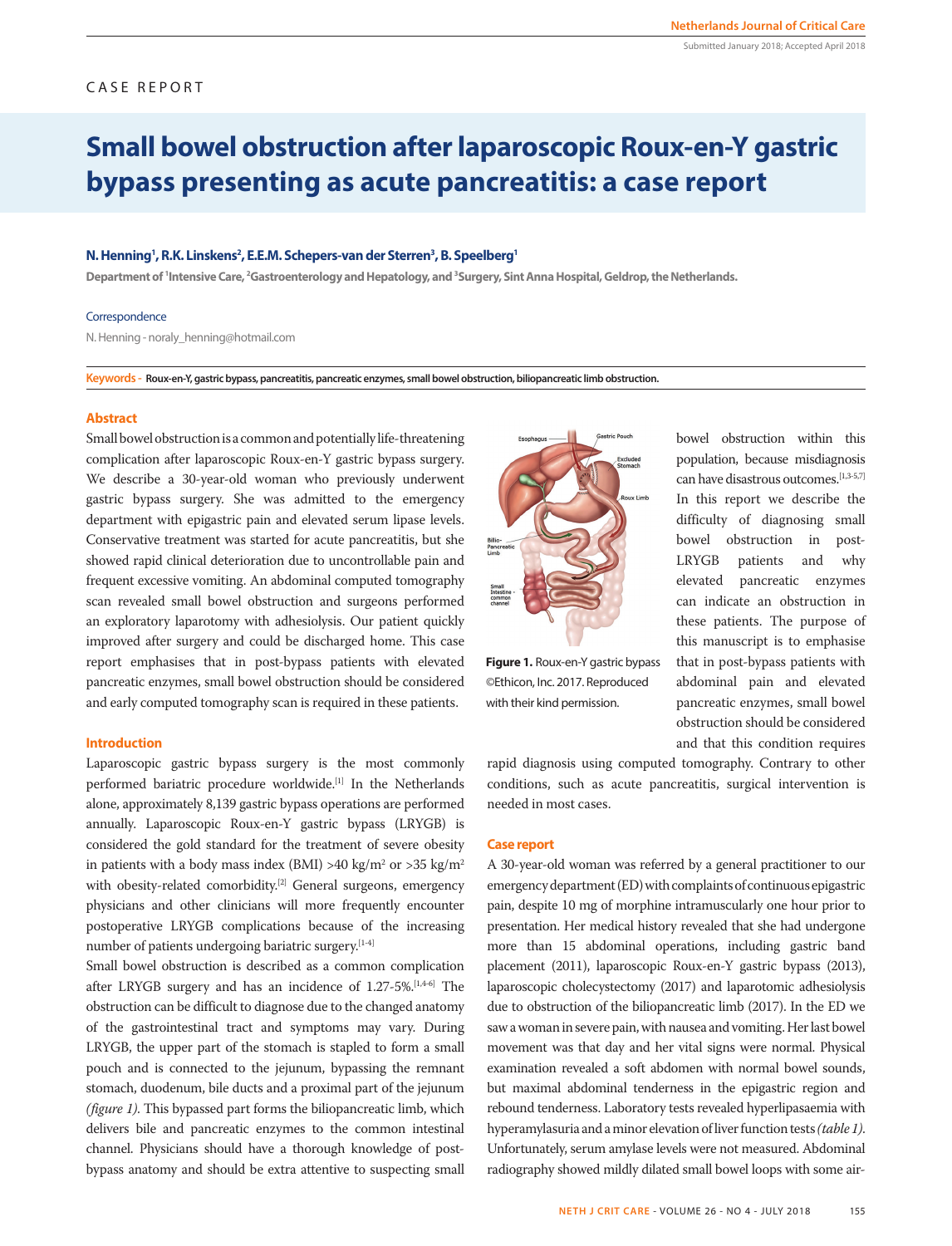Small bowel obstruction after gastric bypass presenting as pancreatitis

fluid levels. An abdominal ultrasound did not expose gallstones or dilated intrahepatic or extrahepatic bile ducts. The pancreas could not be visualised due to intestinal gas, but slightly dilated bowel loops were seen with normal peristalsis. We considered that our patient was suffering from acute pancreatitis. She did not use alcohol or eliciting drugs, had not recently undergone an endoscopic retrograde cholangiopancreatography and her calcium and triglyceride levels were normal. Therefore, the cause of the pancreatitis could be gallstones that were not visualised on ultrasound. She was admitted to the ward with conservative treatment: nil by mouth, intravenous fluids, pantoprazole, antiemetics and analgesics. The patient refused a nasogastric tube due to unpleasant experiences with previous tubes. On the ward, our patient had uncontrollable abdominal pain, despite paracetamol, diclofenac and pethidine. She had severe persistent vomiting and on physical examination her abdomen was rigid and bowel sounds were absent. The patient was transferred to the intensive care unit (ICU) because of this clinical deterioration, where she received morphine intravenously. At the ICU, her laboratory tests revealed progressively elevated liver function tests *(table 1)*, suggesting that acute biliary pancreatitis might still be the cause of our patient's symptoms. However, the severity of pain, the excessive vomiting and the new findings on physical examination did not match this diagnosis. At this point we considered a torsion or obstruction of the biliopancreatic limb.

An abdominal computed tomography scan was ordered and showed dilated small bowel loops with a change in calibre and collapsed loops in the pelvic area *(figure 2)*, suggesting small bowel obstruction. No signs of pancreatitis were observed. The patient required surgical treatment that same day. Surgeons performed an exploratory laparotomy with adhesiolysis 50 cm distal to the jejunojejunostomy. The patient quickly showed clinical improvement after surgery; she was no longer vomiting and her pain diminished. Also, her lipase level and liver function tests returned to normal *(table 1)*. The patient could be transferred to the surgical ward and was discharged home on postoperative day 4.

#### **Discussion**

We present a case of a young woman with a history of Roux-en-Y gastric bypass surgery, who presented with epigastric pain, vomiting, hyperlipasaemia and elevated liver function tests. These findings were misinterpreted as acute biliary pancreatitis and the patient was treated conservatively, as is required in acute pancreatitis. However, after clinical deterioration, computed tomography revealed small bowel obstruction without any signs of pancreatitis. The patient underwent an exploratory laparotomy with adhesiolysis, after which she rapidly improved and could be discharged home on postoperative day 4. *Small bowel obstruction after Roux-en-Y gastric bypass* 

Small bowel obstruction after LRYGB can be difficult to diagnose. The most common symptoms include abdominal pain, nausea and vomiting.[1,3-6] Our patient vomited upon admission and progressed to excessive vomiting on the ward despite antiemetics. A variety in the expression of symptoms is described among post-bypass patients. Vomiting is reported as retching or small amounts of

## **Table 1.** Laboratory results

| t <sub>0</sub> | t1   | t2  |            |
|----------------|------|-----|------------|
| 7.3            | 6.8  | 6.4 | mmol/l     |
| 14.4           | 6.4  | 7.5 | $10^{0.9}$ |
| 264            | 234  | 258 | $10^{0.9}$ |
| 141            | 139  | 140 | mmol/l     |
| 3.6            | 3.6  | 3.6 | mmol/l     |
| 3.0            |      | 3.9 | mmol/l     |
| 65             | 47   | 60  | µmol/l     |
| >90            | >90  | >90 | ml/min     |
| 2.41           | 2.30 |     | mmol/l     |
| 14.5           | 69.3 |     | umol/l     |
|                | 82   |     | $\%$       |
| 89             | 701  | 192 | U/I        |
| 39             | 473  | 338 | U/I        |
| 11             | 37   | 37  | U/I        |
| 173            | 268  | 263 | U/I        |
| 275            | 483  | 318 | U/I        |
|                | 0.53 |     | mmol/l     |
| 43.9           | 40.8 |     | q/l        |
| 8600           | 2168 |     | U/I        |
| $<$ 2          | 47   | 81  | mq/l       |
| 18596          |      |     | U/I        |
|                |      |     |            |

 $t=0$  presentation at the ED,  $t=1$  admission at the ICU,  $t=2$  postoperative.

clear emesis, due to the small stomach pouch.[1,7] Bilious vomiting indicates an obstruction at or below the site of the jejunojejunostomy. [1,5] However, vomiting might also be absent when the obstruction only involves the biliopancreatic limb.[7] This illustrates the difficulty in recognising symptoms of small bowel obstruction in post-bypass patients and why attending physicians should have knowledge of the post-bypass anatomy.

The diagnosis can also be challenging because of the low sensitivity of radiological studies in post-LRYGB patients.[1] The abdominal radiograph of our patient did show some signs of small bowel obstruction, but the computed tomography scan diagnosed the adhesive obstruction. This corresponds with a study which found a sensitivity of 33.3% for plain abdominal radiography to diagnose small bowel obstructions in the post-LRYGB population, compared with a sensitivity of 70-80% in the general population. This study also found a sensitivity of 51.1% for computed tomography scans to diagnose obstruction in the post-LRYGB population, compared with 80-90% in the general population.<sup>[1]</sup> This means that negative radiological studies do not rule out small bowel obstruction in the post-bypass population. Therefore, in this case where abdominal radiography did not explain the symptoms, a computed tomography scan should have been performed immediately. In case of negative radiological studies, a strong clinical suspicion is leading in decisions to perform laparoscopic exploration and should be done without delay.[1,6,7]

Our patient developed small bowel obstruction four years after her LRYGB, caused by adhesions that obstructed the common intestinal channel. The reported interval between LRYGB surgery